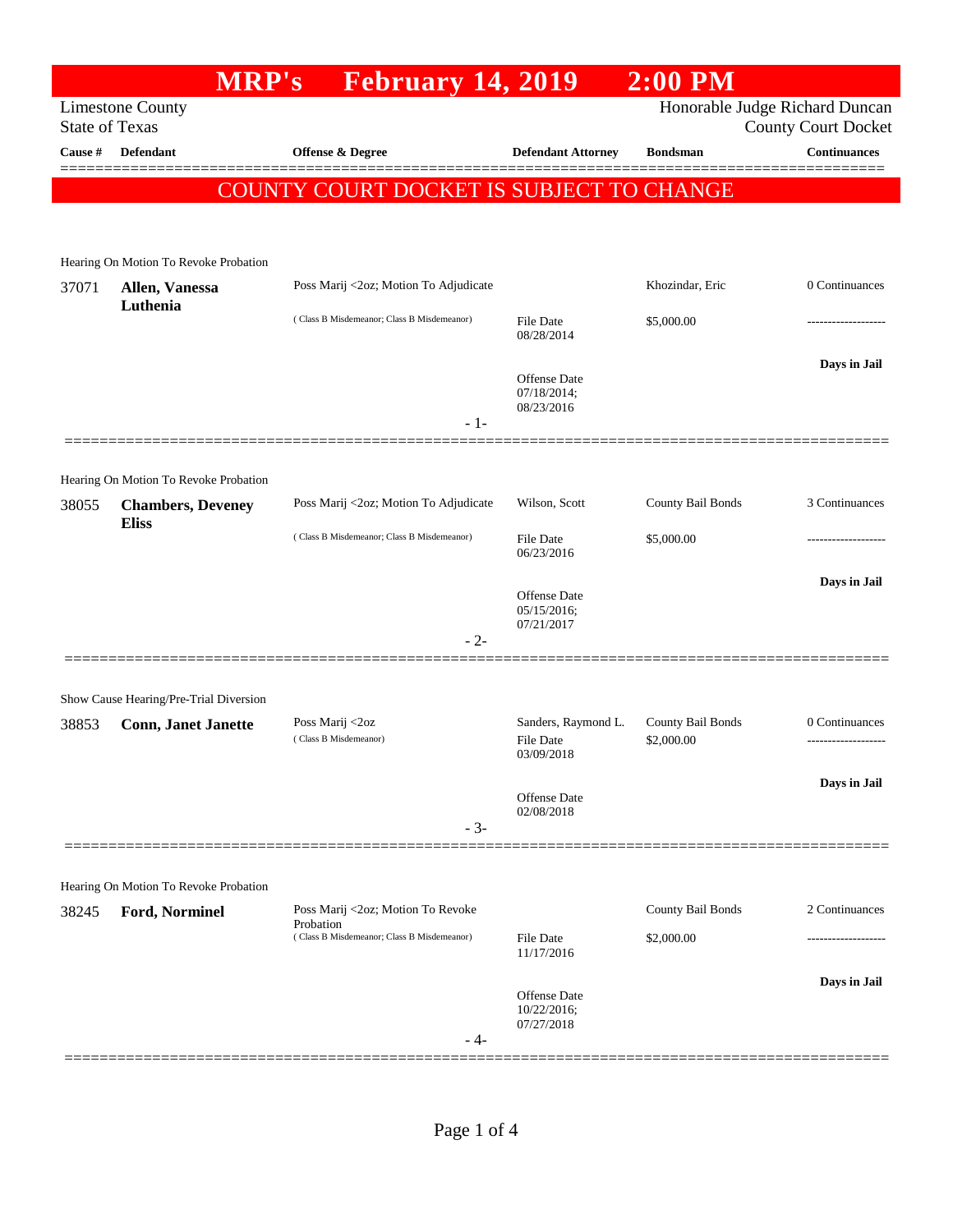## **MRP's February 14, 2019 2:00 PM** Limestone County Honorable Judge Richard Duncan State of Texas County Court Docket **Cause # Defendant Offense & Degree Defendant Attorney Bondsman Continuances** ============================================================================================== COUNTY COURT DOCKET IS SUBJECT TO CHANGE Hearing On Motion To Revoke Probation 38246 **Ford, Norminel** Unl Carrying Weapon; Motion To Revoke Probation County Bail Bonds 2 Continuances ( Class A Misdemeanor; Class A Misdemeanor) File Date \$5,000.00 11/17/2016 **Days in Jail**  Offense Date 10/22/2016; 07/27/2018 - 5- ============================================================================================== Hearing On Motion To Revoke Probation 16035 **Garcia, Juanita Franco Villa** Theft O/200 U/750; Motion To Revoke Probation 0 Continuances ( Misdemeanor Unassigned; Misdemeanor Unassigned) File Date 05/18/1993 **Days in Jail**  Offense Date 05/18/1993; 05/18/1993 - 6- ============================================================================================== Hearing On Motion To Revoke Probation 38627 **Gray, Chandra Renee** Theft Prop >=\$100<\$750; Motion To Revoke Probation Latray, Michelle J. Freebird Bail Bonds 1 Continuances ( Class B Misdemeanor; Class B Misdemeanor) File Date \$2,000.00 08/28/2017 **Days in Jail**  Offense Date 07/16/2017; 12/13/2018 - 7- ============================================================================================== Hearing On Motion To Revoke Probation 38710 **Gray, Chandra Renee** Evading Arrest Detention; Motion To Revoke Probation Latray, Michelle J. Freebird Bail Bonds 1 Continuances ( Class A Misdemeanor; Class B Misdemeanor) File Date \$4,000.00 10/26/2017 **Days in Jail**  Offense Date 10/01/2017; 12/13/2018 - 8- ==============================================================================================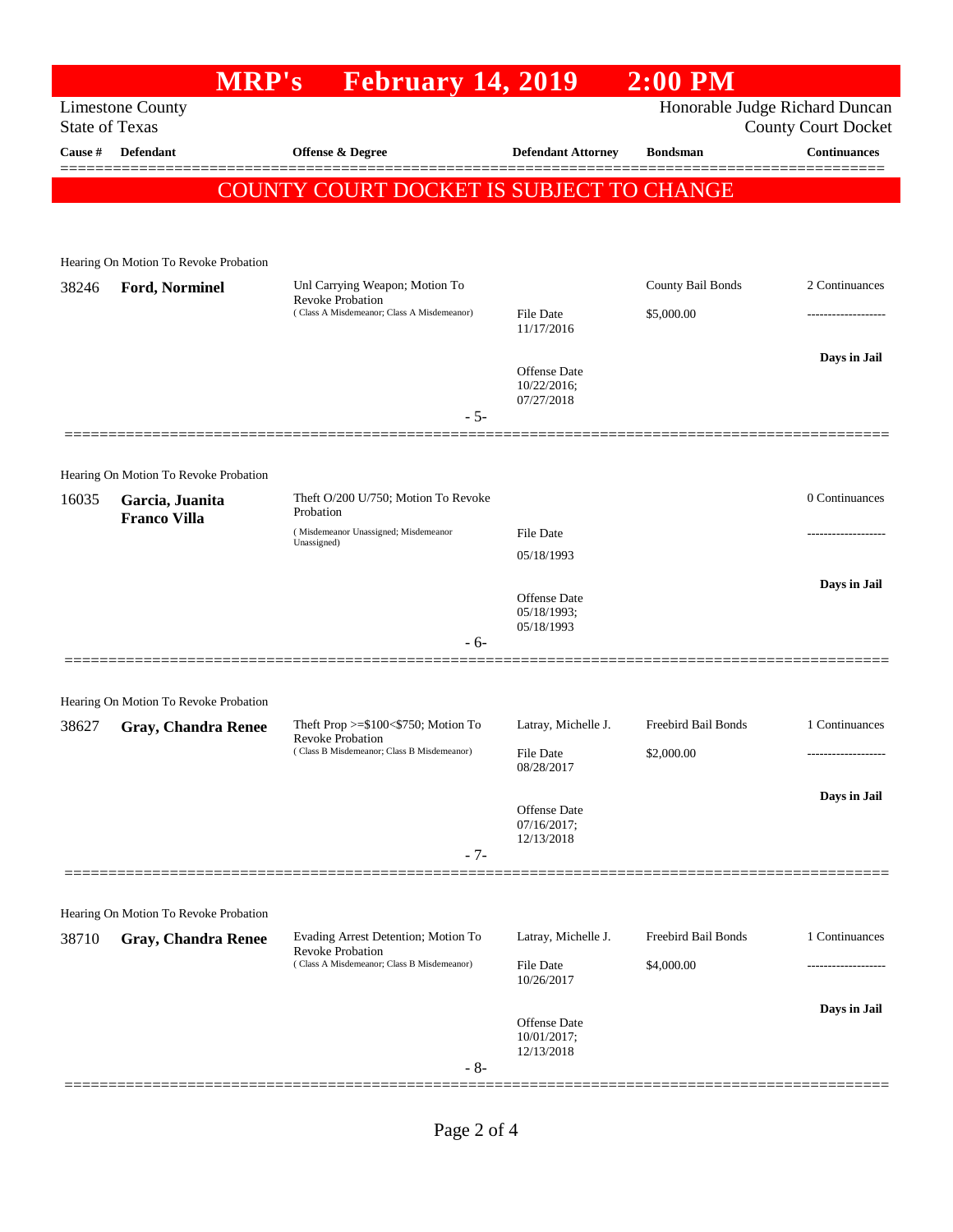## **MRP's February 14, 2019 2:00 PM** Limestone County Honorable Judge Richard Duncan State of Texas County Court Docket **Cause # Defendant Offense & Degree Defendant Attorney Bondsman Continuances** ============================================================================================== COUNTY COURT DOCKET IS SUBJECT TO CHANGE Hearing On Motion To Revoke Probation 38711 **Gray, Chandra Renee** Theft Prop <\$100 W/prev Convic; Motion To Revoke Probation Latray, Michelle J. Freebird Bail Bonds 1 Continuances ( Class B Misdemeanor; Class B Misdemeanor) File Date \$3,000.00 10/26/2017 **Days in Jail**  Offense Date 10/01/2017; 12/13/2018 - 9- ============================================================================================== Show Cause Hearing/Pre-Trial Diversion 38910 **Montgomery, Amanda Marie** Poss Marij <2oz Moore, David E. County Bail Bonds 0 Continuances ( Class B Misdemeanor) File Date \$2,000.00 ------------------- 04/26/2018 **Days in Jail**  Offense Date 03/24/2018 - 10- ============================================================================================== Show Cause Hearing/Pre-Trial Diversion 38983 **Nino, Maricruz** Poss Marij <2oz County Bail Bonds 0 Continuances ( Class B Misdemeanor) File Date \$2,000.00 ------------------- 06/08/2018 **Days in Jail**  Offense Date 04/17/2018 - 11- ============================================================================================== Show Cause Hearing/Pre-Trial Diversion 38740 **Perez, Amanda Danielle** Poss Marij <=2 Oz Drug Free Zone County Bail Bonds 0 Continuances ( Class A Misdemeanor) File Date \$3,000.00 11/30/2017 **Days in Jail**  Offense Date 10/08/2017 - 12- ==============================================================================================